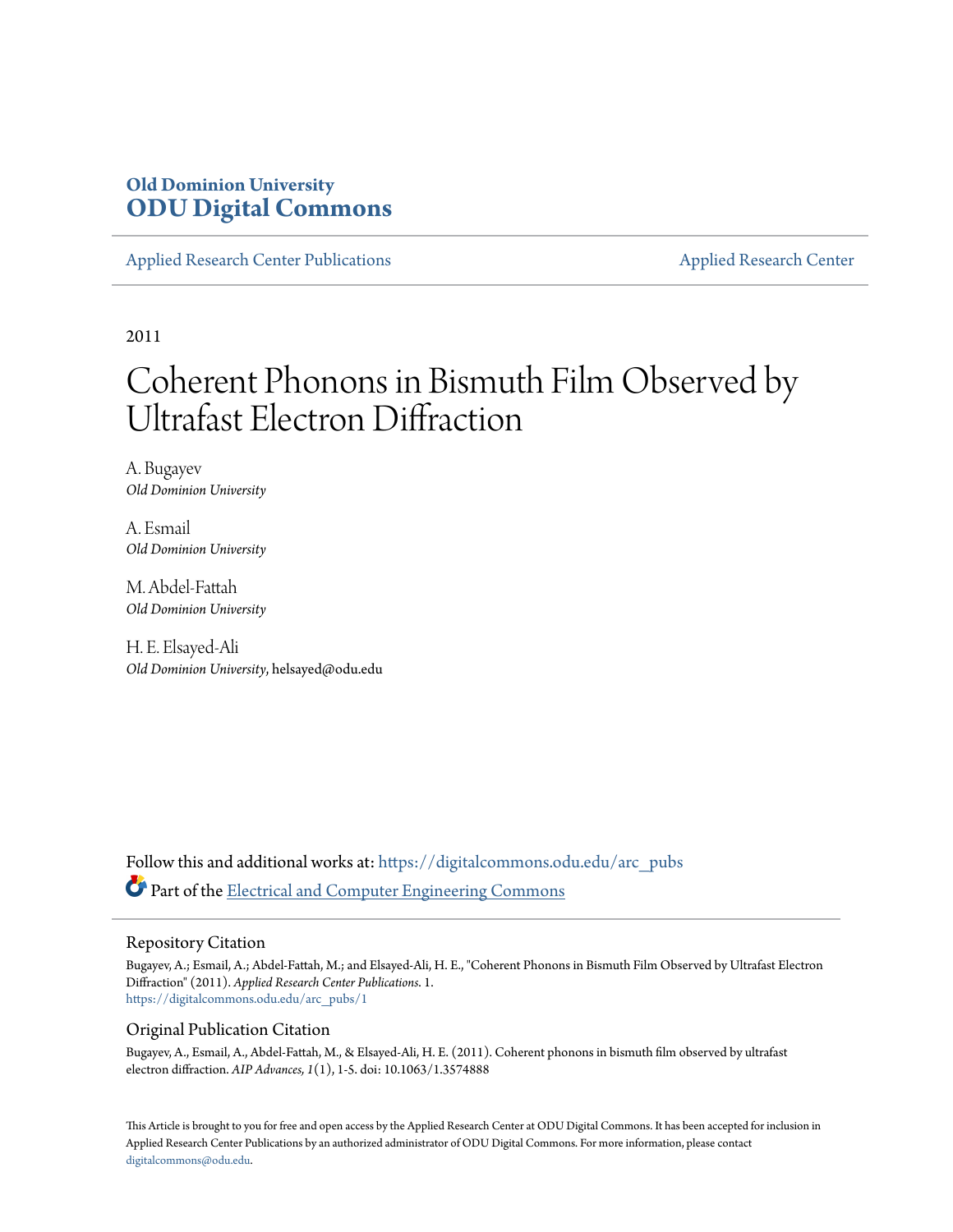### **[Coherent phonons in bismuth film observed by ultrafast](http://dx.doi.org/10.1063/1.3574888) [electron diffraction](http://dx.doi.org/10.1063/1.3574888)**

A. Bugayev,<sup>1</sup> A. Esmail,<sup>1,2</sup> M. Abdel-Fattah,<sup>1,2</sup> and H. E. Elsayed-Ali<sup>1,2,a</sup> <sup>1</sup>*Applied Research Center Old Dominion University, Newport News, VA 23606, USA* <sup>2</sup>*Department of Electrical and Computer Engineering, Old Dominion University, Norfolk, VA 23529, USA*

(Received 14 January 2011; accepted 2 March 2011; published online 30 March 2011)

The generation of coherent phonons in polycrystalline bismuth film excited with femtosecond laser pulse is observed by ultrafast time-resolved electron diffraction. The dynamics of the diffracted intensities from the (110), (202), and (024) lattice planes show pronounced oscillations at 130–150 GHz. The origin of these coherent acoustic phonons is discussed in view of optical phonon decay into two acoustic phonons. Different drop times in the intensity of the diffraction orders are observed and interpreted as anisotropy in the energy transfer rate of coherent optical phonons. *Copyright 2011 Author(s). This article is distributed under a Creative Commons Attribution 3.0 Unported License*. [doi[:10.1063/1.3574888\]](http://dx.doi.org/10.1063/1.3574888)

The interaction of femtosecond laser pulses with semimetals and semiconductors produces electronic excitations coupled with lattice vibrations through the deformation potential and stimulated Raman scattering.<sup>[1,](#page-5-0)[2](#page-5-0)</sup> If the frequencies of Raman active phonons in the laser-excited material are smaller than the inverse duration of the laser pulse, then the laser-induced change in the equilibrium positions of the nuclei (displacive excitation) results in generation of coherent optical and acoustical phonons.<sup>[3](#page-5-0)</sup> Numerous studies were performed on the dynamics of coherent phonons in bismuth (Bi) by monitoring of the optical reflectivity modulation with femtosecond pump-probe techniques. $4\text{-}10$ Femtosecond time-resolved X-ray diffraction of lattice dynamics of high amplitude coherent phonons were made in Bi and provided important information on carrier diffusion, electron-hole interaction time, and density-dependent interatomic potential.<sup>11-13</sup> Time-resolved electron diffraction was used to study the dynamics of coherent acoustic phonons in a single-crystalline Bi film (30–50 nm thickness) on a picosecond time scale.<sup>14</sup> The intensity change of a single Bragg peak of the diffraction pattern was measured and three frequencies corresponding to coherent acoustic phonons were found to be 16, 21 and 29 GHz. These frequencies were tentatively assigned to a longitudinal and two shear acoustic waves, respectively.

We report on the characteristics of coherent phonons as observed in modulation of temporal behavior of the diffracted intensities from the (110), (202), and (024) lattice planes of polycrystalline free-standing 22±2 nm thick Bi film. The sample was prepared by vapor-phase deposition and supported on a transmission electron-diffraction 3-mm grid. The temporal evolution of the electron diffraction pattern was monitored by ultrafast electron diffraction. An electron gun, described in our previous publications, $15, 16$  $15, 16$  $15, 16$  was used to produce electron pulses by photoemission from silver thin film photocathode excited by frequency-tripled femtosecond (110 fs duration, 800 nm wavelength, at 1 kHz repetition rate) laser pulses. The gun operated at acceleration voltage 35 keV, producing electron pulses of ∼1.5 ps duration at the photocathode excitation level used. The Bi film was exposed to the fundamental 800 nm wavelength at a pulse energy density  $\sim$ 2 mJ/cm<sup>2</sup> that corresponds to excited carrier's density  $\sim 10^{21}$  cm<sup>-3</sup>.



aElectronic mail: [helsayed@odu.edu](mailto: helsayed@odu.edu)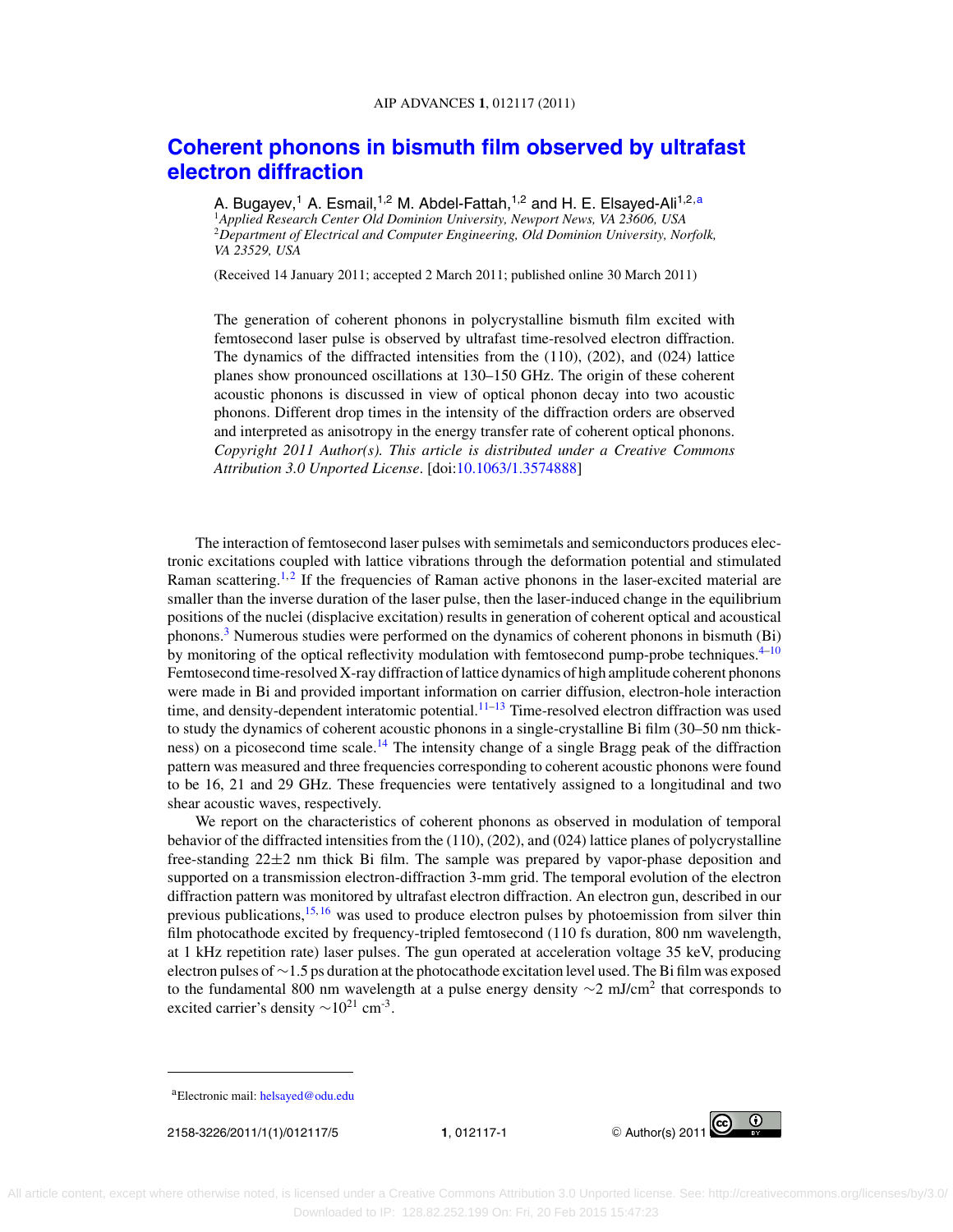

FIG. 1. Radial averaged profile of diffraction intensity of polycrystalline free-standing film of Bi as a function of scattering vector modulus *S*.

The electron diffraction pattern of the studied Bi film, without excitation, and its radial intensity distribution *I(r)*, determined as the contrast value  $V(r) = \frac{I(r) - I_{bg}(r)}{I(r) + I_{bg}(r)}$ , where  $I_{bg(r)}$  is the background intensity distribution, are shown in Fig. 1. The intensity changes of the diffraction rings are given in terms of contrast value  $V(r)$ , which takes into account both the changes in diffraction peak and background intensities after the laser exposure. The diffraction patterns were captured in the delaytime range from -30 to 50 ps with delay step of 1.7 ps. Each time-resolved electron diffraction scan was acquired twice and the average value was used for analysis.

To analyze the data, the Boltzmann (sigmoidal) fit was used such that  $I(\tau) = I_{min} + (I_{max} - I_{min})$  $I_{min}$ )/(1) + exp  $\frac{(\tau - \tau_{infl})}{\tau_{rate}}$  where  $I_{max}$  and  $I_{min}$  are the maximum and minimum intensities of Bragg  $\frac{d}{dt}$  diffraction peaks corresponding to that prior to laser exposure and that after sufficient time from exposure to allow the diffraction intensity to reach its steady value, τ *infl* is the inflection point of the dependence of  $I(\tau)$  on the delay time  $\tau$ , and  $\tau_{\text{rate}}$  is the rate (slope) of the process at this point. The dynamics of the intensity change  $I(\tau)$  were characterized by the coordinate of the inflection point  $\tau_{\text{inf}}$  and by the drop-off intensity time  $\tau_{hkl}$ , which is determined as the full width at  $e^{-1}$  level of the maximum of the first derivative of the Boltzmann fit. The Fourier transform was used for frequency analysis.

The temporal development of the contrast values *V*(*r*) of the diffraction orders as a function of delay time is shown in Fig. [2.](#page-3-0) It is seen from Fig. [2](#page-3-0) that all three diffraction orders  $I_{hkl}(\tau)$  follow the same temporal behavior, namely, the intensity decrease, which is accompanied with high frequency oscillations. According to the frequency analysis made with Fourier transforms shown in the insets of Fig. [2,](#page-3-0) the oscillations of all three lattice planes found in our experiment are localized in a frequency band centered at 130–150 GHz.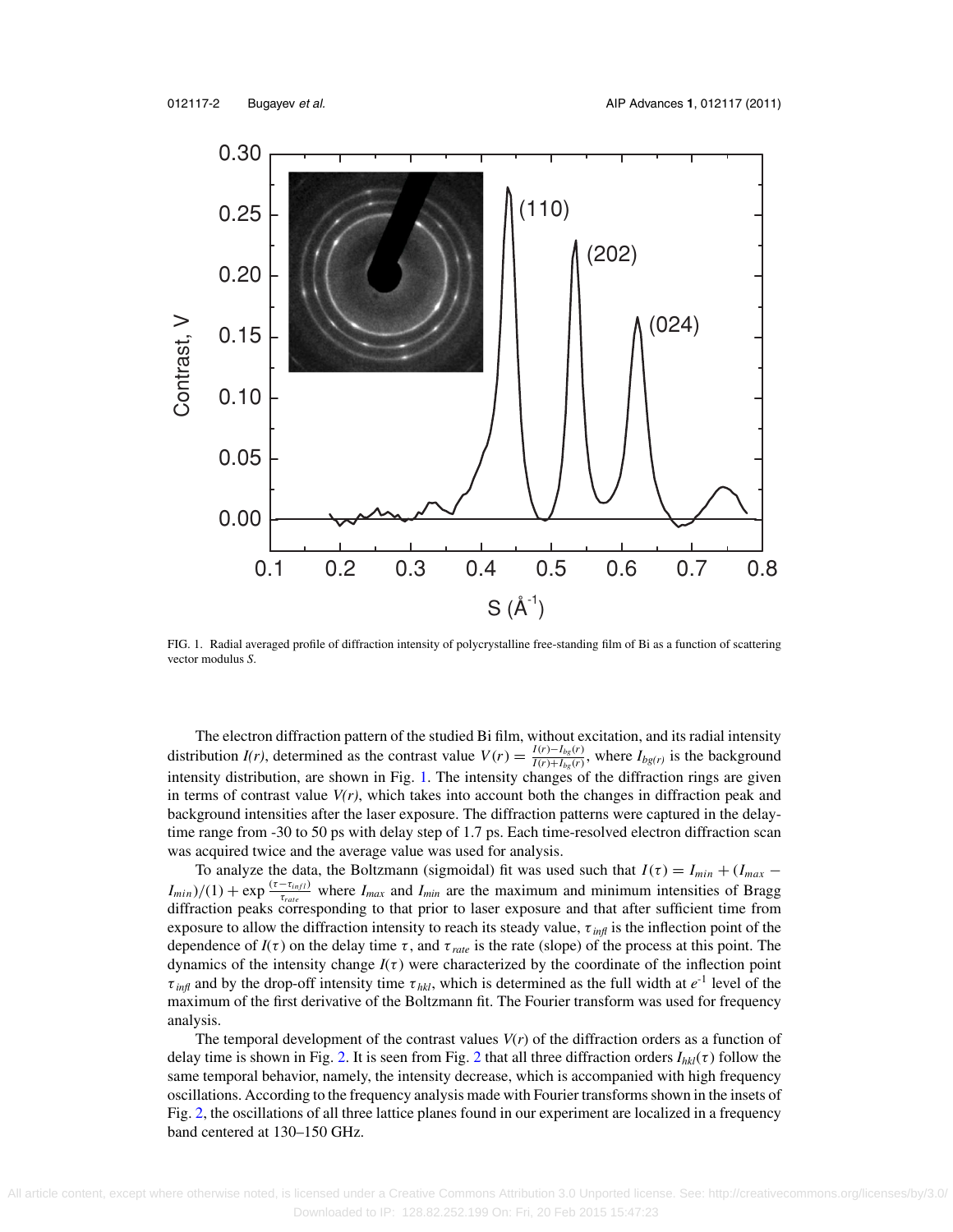<span id="page-3-0"></span>

FIG. 2. Normalized contrast *V*(*r*) of three diffraction orders as a function of the delay time. Dashed line is Boltzmann fit. Solid line is to guide the eyes only. Insets show the results of the Fourier transform.

Coherent lattice oscillations with a frequency of 124 GHz were previously observed in nickel under similar experimental conditions by measuring the shift in Bragg peak position.<sup>[17](#page-5-0)</sup> This frequency was identified as a breathing mode with vibration period corresponding to standing wave condition  $T = \frac{2L}{v}$  for the sample used, where *L* is the film thickness, and *v* is the velocity of sound. This explanation is not applicable to the results in Fig. 2 because the highest oscillation frequency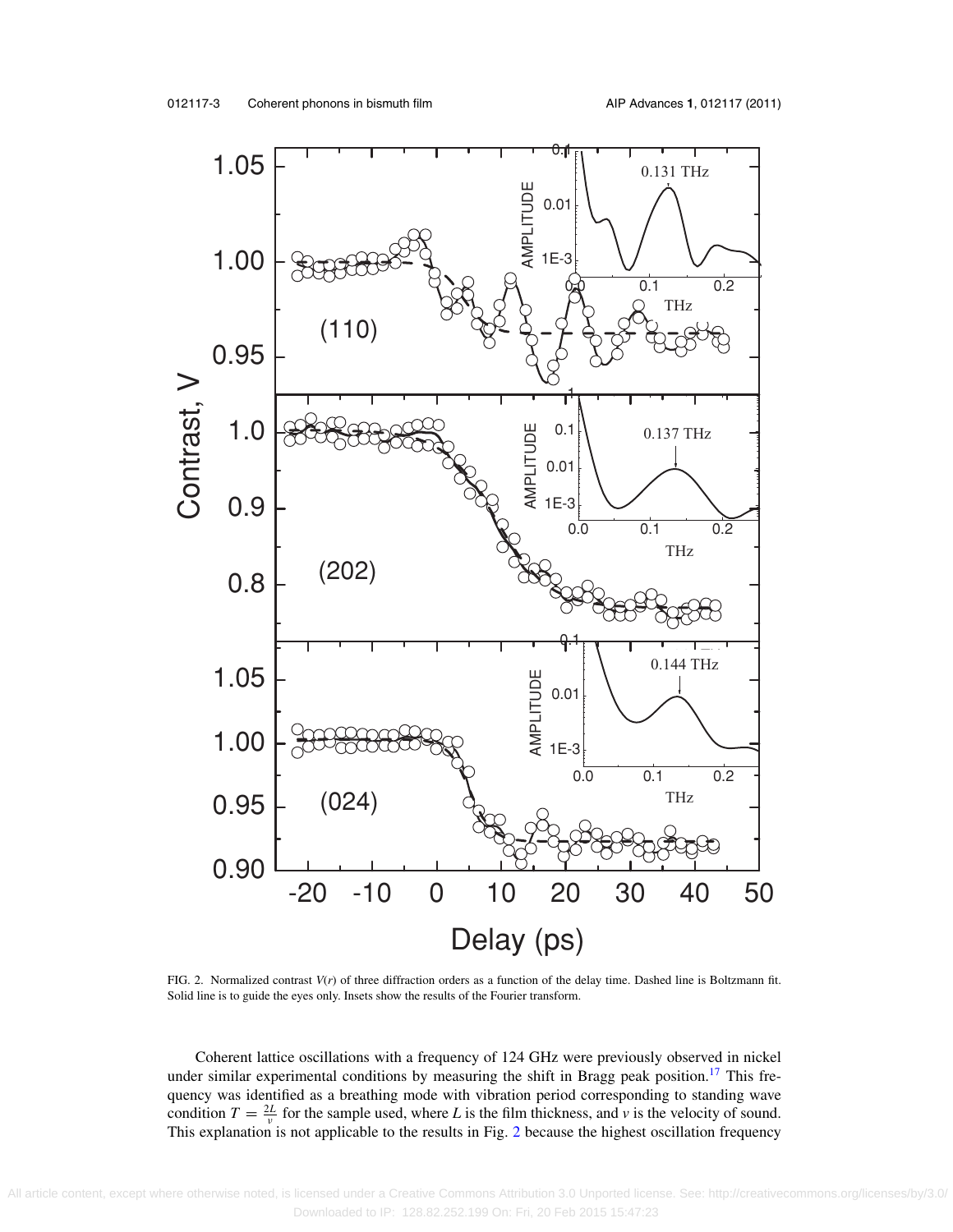of breathing mode  $T^{-1}$  for the 22  $\pm$  2 nm thick Bi film cannot exceed 64 GHz (maximum velocity of sound  $v = 2.57$  km/sec),<sup>18</sup> which is approximately 2 times less than that found in the present experiments. The origin of the low-frequency bands in Bi was discussed previously.<sup>19, [20](#page-5-0)</sup> It was established that among the two main peaks of optical phonons,  $A_{1g}$  (2.78 THz) and  $E_g$  (2.2 THz), there are four additional peaks on the low-frequency side of the phonon spectrum, which were identified as acoustic phonons  $TA(X)$  at 0.68 THz, LA $(X)$  at 1.02 THz, LA $(A)$  at 1.42 THz, and LA $(T)$  at 1.76 THz. Since an optical phonon can emit two acoustic phonons, $^{21}$  different combinations of two or more phonons can give rise to a generation of new phonon frequencies like  $A_{1\rho}(\Gamma) \rightarrow 2LA(\Lambda)$ ,  $A_{1g}(\Gamma) \to L\mathcal{A}(T) + L\mathcal{A}(X)$ ,  $2L\mathcal{A}(X) - L\mathcal{A}(\Lambda) \to T\mathcal{A}(X)$ , and so on. Therefore, one can find that the combination  $A_{1g}(\Gamma) - Eg(\Gamma) - 2LA(X)$  yields the phonon frequency 134 GHz, which is in good agreement with the results of Fig. [2.](#page-3-0) However, the exact origin of this low frequency band is still not well determined because this low-frequency band remains in Raman spectra of nanocrystalline Bi even at low temperatures.<sup>19</sup> The observed oscillations of coherent acoustic phonons decay approximately 40–50 ps after the femtosecond pulse excitation, which is four times longer than previously found for optical phonons in pump-probe reflectivity measurements.<sup>[10,](#page-5-0) [22,](#page-5-0) [23](#page-5-0)</sup> This behavior corresponds to the analysis according to which the single phonon decay rate is proportional to  $(\hbar\omega_0)^{-2}$  (where  $\omega_0$  is a characteristic phonon frequency of the material),  $^{22}$  i.e. the high-frequency oscillations decay faster than the low-frequency ones.

Another interesting feature in Fig. [2,](#page-3-0) is the different drop time in the diffraction orders  $\tau_{hkl}$ extracted from the Boltzmann fit, which are  $\tau_{110} \sim 8.6$  ps,  $\tau_{202} \sim 18$  ps, and  $\tau_{024} \sim 7.8$  ps. In general, two mechanisms could contribute to the energy transfer τ *e-ph* from electrons to the phonon subsystem resulting in lattice heating. The first one is direct-energy transfer from electrons to phonons through optical phonon decay. This can be evaluated from the following  $\tau_{e-ph} \approx (\frac{\hbar\omega_D^2 T_L^2}{T_D^2 \epsilon_F})$  ratio (here  $\omega_D$ ,  $T_D$ ,  $T_L$  is the Debye frequency, the Debye temperature, and lattice temperature, respectively,  $\varepsilon_F$ is the Fermi level).<sup>[24](#page-5-0)</sup> Accordingly, at our experimental conditions, the energy transfer rate  $\tau_{e-ph}$  is 5–20 ps. The second mechanism affecting  $\tau_{e-ph}$  is the electron-hole pair recombination accompanied by phonon emission. For Bi at room temperature this process can be as fast as a  $2-3$  ps.<sup>[25](#page-5-0)</sup>

An interesting behavior of the energy transfer process is its dependence on the lattice plane (*hkl*) of Bi. The anisotropy exhibits not only different drop time τ *hkl* but also different time of the inflection points as well. Figure [2](#page-3-0) shows that the maximum slope of the intensity change is achieved at ∼ 5 ps for (110), at ∼ 9 ps for (202), and at ∼ 4 ps for (024) lattice planes. It is of interest to notice that the dropoff amplitude of the intensity of the diffraction orders does not follow a single Debye-Waller factor written for the harmonic approximation as  $V_g = V_g^0 \exp(-Bs^2) = V_g^0 exp[-B(T)(\frac{\sin \theta}{\lambda})^2]$  (here  $V_g^0$ denotes the structure factor of a perfect crystal,  $\theta$  is the Bragg scattering angle,  $\lambda$  is the electron wavelength, and *B*(*T*) is the Debye-Waller factor). According to this expression, the decrease in the intensity of the diffracted beam is expected to be more pronounced for high-order diffraction, but this is not supported by our measurements shown in Fig. [2.](#page-3-0) There are two mechanisms, which can possibly affect the expected dynamics of the intensity decay. The first one is the anisotropy of  $B(T)$  for bismuth caused by the different means-square displacements of the atoms parallel  $B_{\parallel}(T)$ and perpendicular *B*<sub>⊥</sub>(*T*) to the hexagonal *c* axis.<sup>26</sup> For Bi, *B*<sub>⊥</sub>(*T*) = 2*B*<sub>|</sub>(*T*) at *T* = 293 K and  $B_{\perp}(T) = 8B_{\parallel}(T)$  at  $T = 516$  K, therefore, the influence of anisotropy is very considerable. The second mechanism is the atomic motion of coherent optical phonons *A1g* that takes place along the elongated body diagonal, whereas the atomic motion of  $E_g$  phonons occurs in the plane perpendicular to this diagonal.<sup>27</sup> The combined action of these two mechanisms on the differently oriented planes (110), (202), and (024) can result in significant change of the energy transfer rate of coherent optical phonons as well as of the amplitude of the diffraction intensity response.

In conclusion, we used ultrafast time-resolved electron diffraction to study femtosecond laser excitation of polycrystalline Bi film. Oscillations in diffracted intensity were found in the frequency range 130–150 GHz, which are attributed to generation of coherent acoustic phonons. The origin of these coherent acoustic phonons was discussed in view of optical phonon decay into two acoustic phonons. The possible combination of phonon frequencies leading to the observed oscillations was determined. The intensity change of the three diffraction orders (110), (202) and (024) do not follow a single Debye-Waller factor. The data obtained confirm the anisotropy of the energy transfer rate